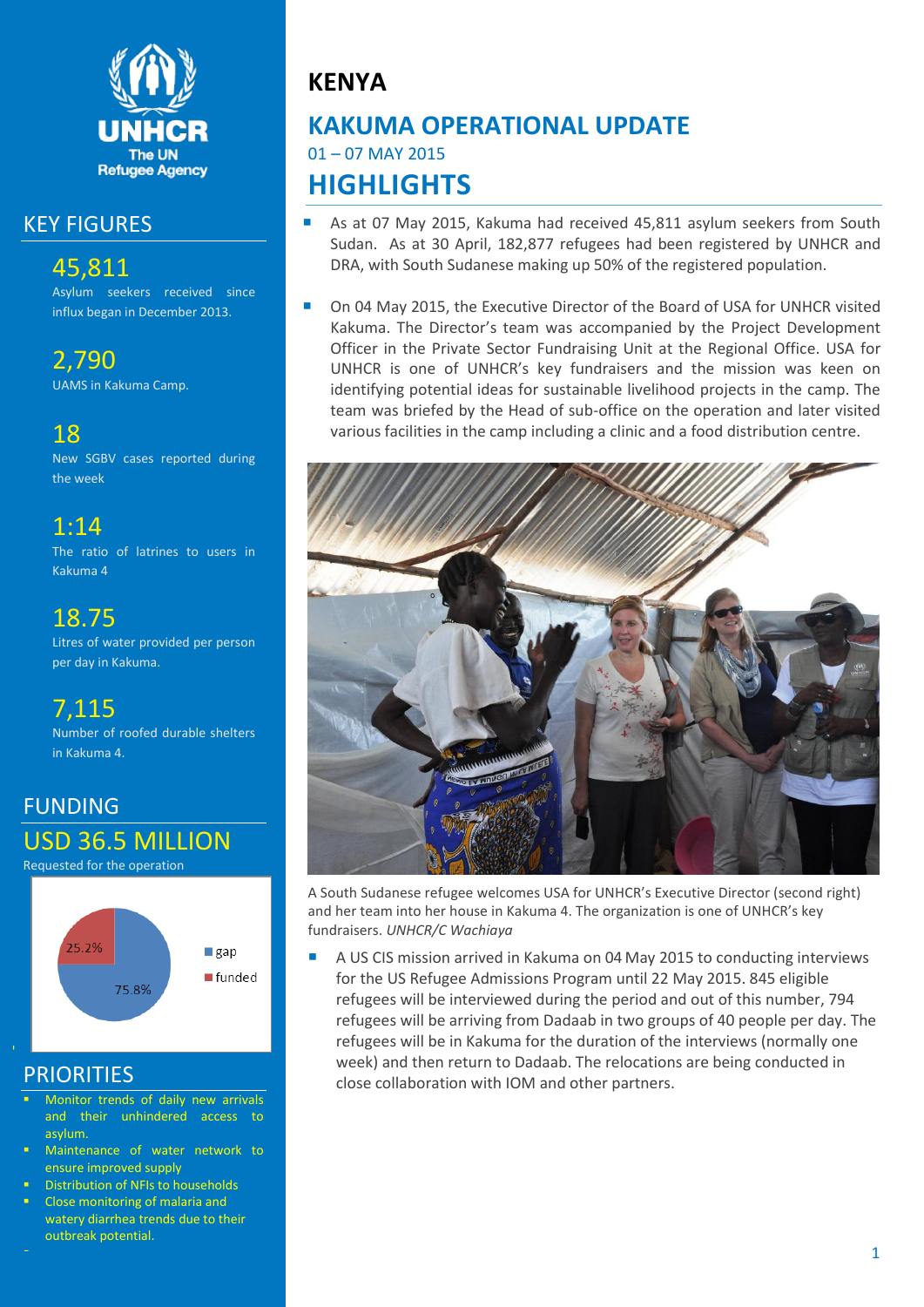# **UPDATE ON ACHIEVEMENTS**

## **Operational Context**

- UNHCR conducts border monitoring visits to Nadapal three days a week (every Tuesday, Thursday and Saturday)with the aim of ensuring that asylum seekers received at the border have unhindered access to asylum and are treated humanely.
- The trend of daily new arrivals has remained low; on average less than 100 people are received per week. In the past week, 51 new arrivals were received. Lutheran World Federation (LWF) manages the centre and has staff based there to receive arrivals and provide them with hot meals and accommodation. IRC staff visit the border thrice a week to conduct health and nutrition screening for children (under 5 years) and women. UNHCR has maintained a weekly convoy to the border to pick new arrivals who stay at the transit centre for an average of one week. The trend continues to be monitored closely for any possible upsurge.
- Issues of visa charges at the border by Immigration officials continue to pose a challenge to unhindered access to asylum seekers, despite the prima-facie status conferred on them by the Kenya Government. On average, adults are charged KES 5,000 (about USD 50). Discussions have been ongoing between the Immigration Office in Nairobi, UNHCR, the Department of Refugee Affairs and the Refugee Consortium of Kenya (RCK) to address the matter.

## **Achievements**

#### **Protection**

#### **Child Protection**

 As at 07 April 2015, 1,262 new UAMS and 7,095 separated children had arrived in Kakuma since December 2013. Since then to date, 1,213 UAMs including 856 South Sudanese UAMs and 5,440 separated children have been registered, bringing the cumulative number of registered UAMs in Kakuma to 2,790 and 12,456 separated children.

#### **Achievements and Impact**

- In the reporting week, the BID panel which comprises of representatives from UNHCR Resettlement and Protection Units, District Children's Office (DCO), Lutheran World Federation (LWF), Kenya Red Cross and RCK conducted a total of 22 BID assessments. At the reception center and in the community, 30 BIAs were carried out.
- 53 home visits were carried out to 1,052 children living in either foster care arrangement or in child headed households for purposes of monitoring and assessment of their living conditions. Children with specific protection concerns were also assessed.

#### **SGBV**

 During the reporting period, a total of 18 SGBV cases were reported and assisted to access specialized services including psychosocial counseling and medical treatment to address immediate needs. Out of the reported cases, there was one case of forced marriage, 10 sexual violence-related cases, four physical assaults and three cases of psychological/emotional abuse. IRC provided individual and group counseling sessions for identified SGBV survivors at the two women centres in the camp.

#### **Achievements and Impact**

 UNHCR in collaboration with UNFPA and IRC met to prepare the draft Information Sharing Protocol (ISP) for SGBV related data. The ISP sets out guiding principles and procedures for sharing anonymous data on reported GBV cases captured in the GBV IMS by partners involved in SGBV activities. The development of the ISP is expected to improve data sharing, coordination, identification of gaps as well as prioritization of actions and improve programming of SGBV prevention and response interventions.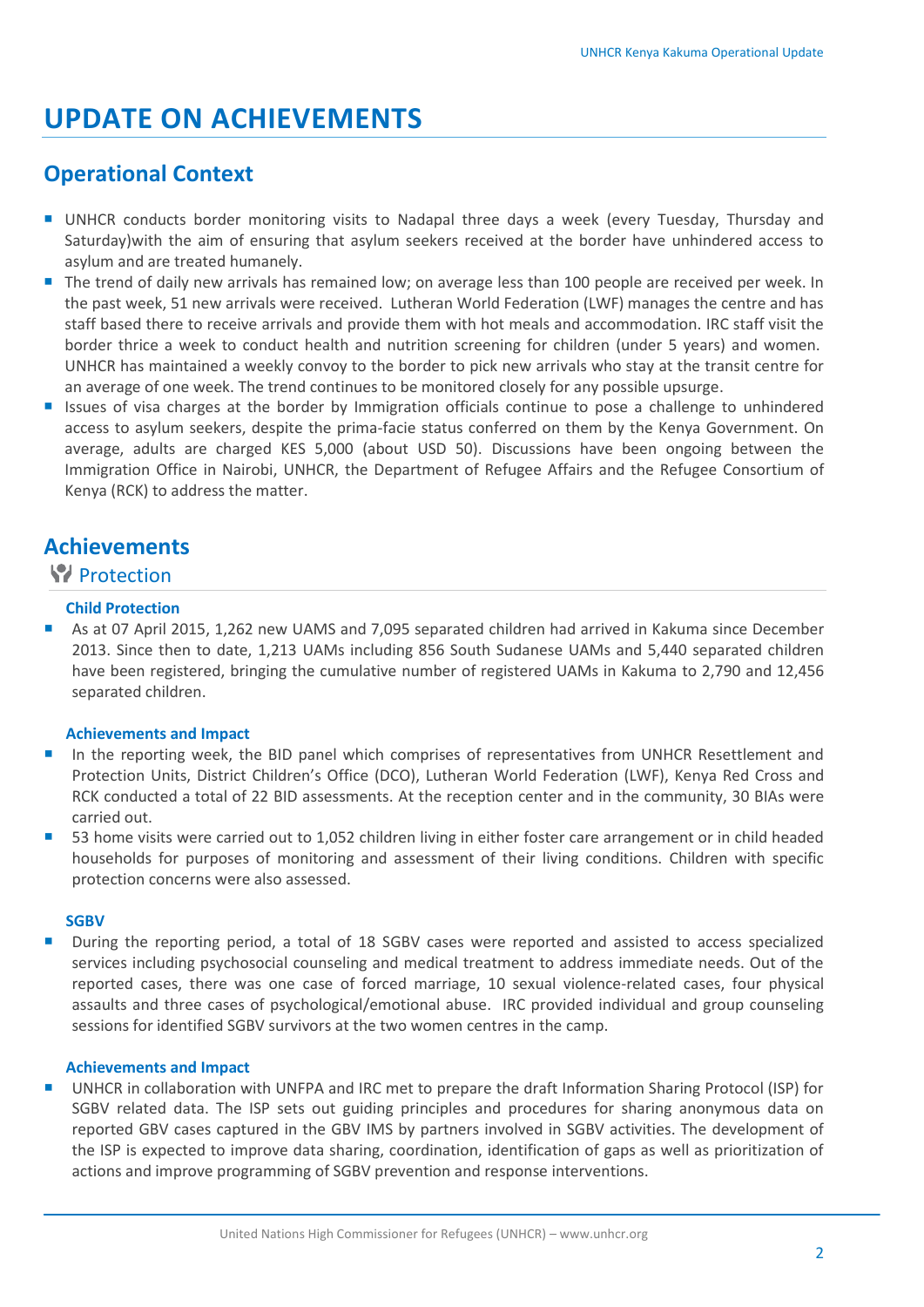During the reporting week, UNHCR attended the graduation ceremony of 36 refugee women who successfully completed a two months intensive training programme in home bakery and confectionery. The beneficiaries were provided with start-up kits to enable them to set-up small scale businesses. The goal of the project is to empower vulnerable women and youth at risk to ensure self-reliance.

# Health

 The general health status of refugees remained stable during the week with mortality indicators remaining within Sphere/UNHCR standards. UNHCR and IRC continue to closely monitor the trend of malaria and watery diarrhea due to their outbreak potential.



*Fig1: Weekly trends of new malaria and watery diarrhoea cases*

 Due to the ongoing rainy season, watery diarrhea and malaria cases have considerably increased as seen in the above chart. IRC's community health workers conducted an assessment to find out the most affected areas in the camp. They are also disseminating key health messages to the community on hygiene promotion and malaria prevention using guided procedures.

## Food Security and Nutrition

 During the reporting week, 40 newly arrived children aged 6-59 months were screened for malnutrition at the reception centre. Among these, six had severe acute malnutrition (15%) while one (2.5%) was found with moderate acute malnutrition. All identified cases of acute malnutrition were enrolled to respective rehabilitation programs.



Fig2: Trend of malnutrition among new arrivals (Under 5 years) screened at reception centre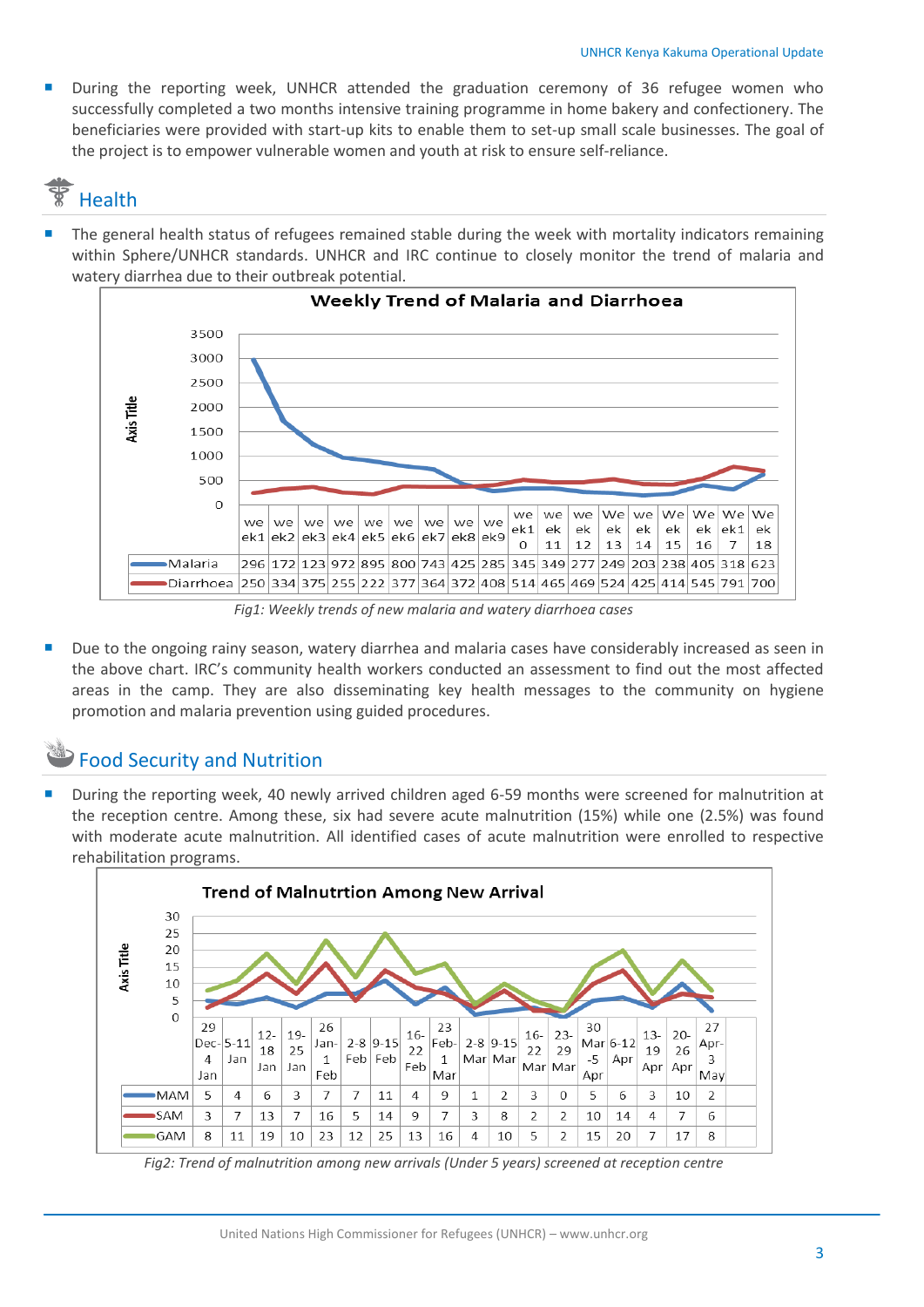# Water and Sanitation

The total amount of water supplied to residents in Kakuma 4 during the reporting week was 6,583m<sup>3</sup>. This translated to per capita water distribution of 18.75 l/p/d which is a considerable improvement from the previous week's 13.38 l/p/d. The consumption trend is depicted below:



#### **Achievements and Impact**

- Water supply has considerably improved after repairs on sections of the main water supply pipeline (250meters) were done. The main pipeline from borehole 4B to Kakuma 4 has been restored.
- UNHCR in coordination with NRC, World Vision Kenya (WVK) and Team & Team international identified a possible drilling site for one borehole and two sites for installation of tow Elevated Water Tanks (EWTs) in Kakuma 4. The drilling of the borehole and installation of EWTs will be through funding from WVK and Team &Team respectively. Team and Team has commenced construction of tank foundations for the two EWTs.
- NRC completed construction of 13 family shared latrines in Kakuma 4. The latrine to user ratio is 1:14 for both family shared and household latrines. Coverage stands at 34.5% for both family shared and household latrine categories and 15.3% coverage for household latrines only.

#### **Identified needs and Gaps**

- **URIDER 18 Water supply was intermittent in the reporting period due to rainfall which destroyed 18 metres of the main** water supply pipeline for two days. Inability to access some boreholes and the breakdown of one borehole (BH 12) further exacerbated the situation. Re-routing of the pipeline and its full restoration has been done and it is now operational.
- Heavy rains rendered access roads to Kakuma 3 and 4 impassable on 24 April; as such fuel supply to boreholes in these areas was disrupted. However, during the reporting week the pumps were refueled and the boreholes are now functional. Routine maintenance of the water system and water quality monitoring continue to ensure supply is maintained at UNHCR standards.

## Shelter and NFIs

#### **Achievements and Impact**

 UNHCR in coordination with DRA, LWF, NCCK, NRC, WFP and WVI organized the settlement of new arrivals from the reception centre to Kakuma 4 on 02 May 2015. A total of 61 families of 244 individuals were